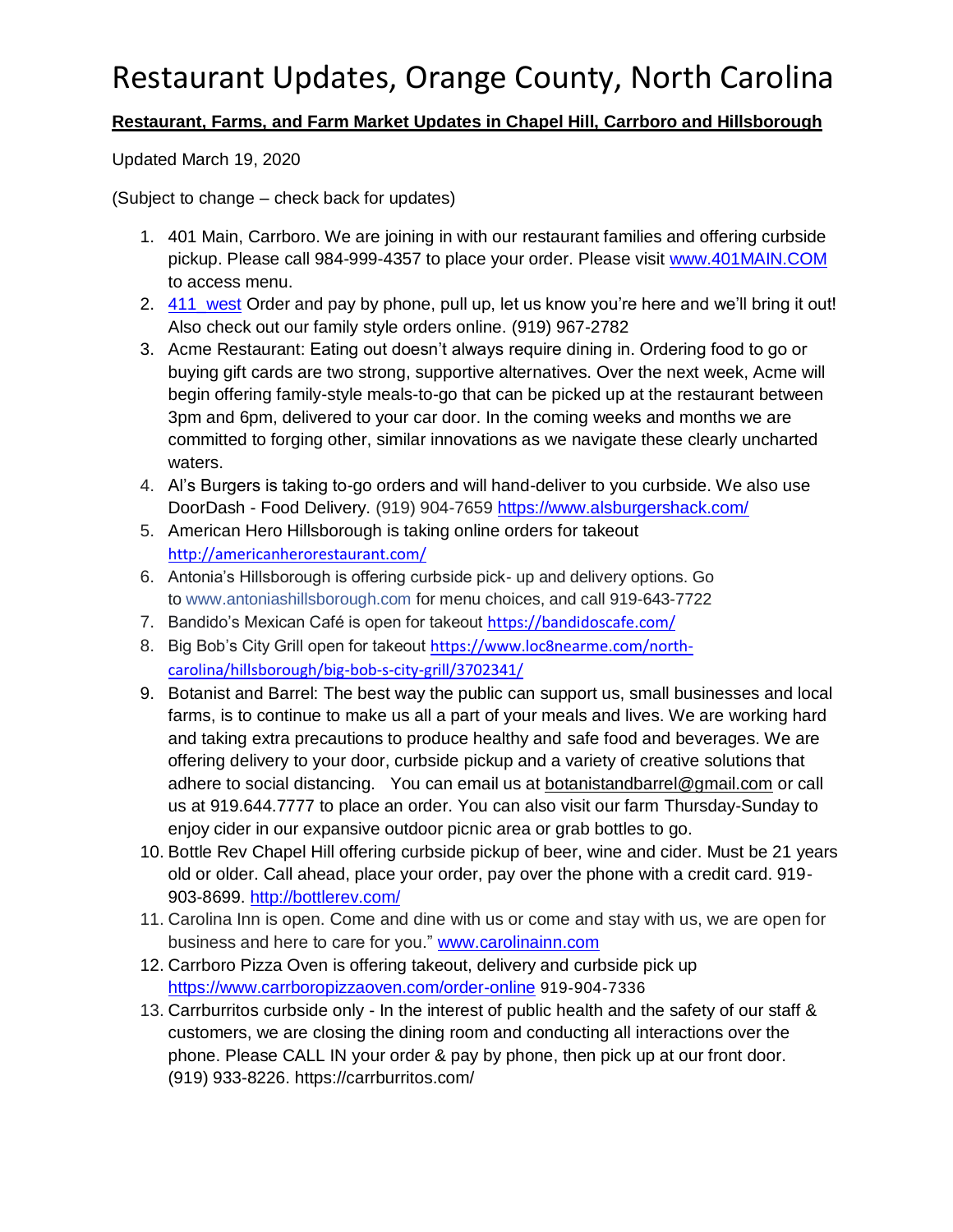- 14. The Casual Pint. Call to place an order curbside:<https://thecasualpint.com/> 919-967- 2626
- 15. Chimney is offering curbside pick up. Give us a call at 984-234-3671 to place your to-go order, and we'll walk it right out front for you. <http://www.chimneyindiankitchen.com/>
- 16. Cholanad Restaurant on Franklin is offering takeout orders delivered via Grubhub, Uber Eats and Takeout Central <https://www.facebook.com/Cholanad/>
- 17. Coronato Pizza: We have made the difficult decision to temporarily suspend service in our dining room, but Coronato is now available for take-out a delivery Monday - Thursday from 4pm – 9pm. Friday and Saturday from Noon - 9PM. Someone from the Coronato team will deliver your order to you. Delivery will be within an approx. 10-mile radius. Call us at 919-240-4804. www.Coronatopizza.com and click the "take out & delivery tab.
- 18. Craftboro Beer: In order to be a responsible community member our tap room and patio will be closed until the risk from COVID-19 has past. Craftboro beer lovers, we will offer to-go service on growlers of our beer and packaged beers from the bottle shop and offer curb side delivery as an option. Our beer menu can be found on our website and please give us a ring at 919.420.4400. Our ADJUSTED HOURS will be 2p - 6p to take orders by phone and deliver for curbside pickup. (919) 240-4400<http://craftborobrewing.com/>
- 19. Crook's Corner is temporarily closing. <https://crookscorner.com/>
- 20. Crossroads at the Carolina Inn is offering a limited takeout menu available from 7 a.m. until 8 p.m. for pick-up at Pittsboro Street Provisions located adjacent to Crossroads. Please call 919.918.2777 to place your order.
- 21. Cup-a-Joes Hillsborough is closed
- 22. Deli Edison offers take home family dinners [deliedison](https://www.instagram.com/deliedison/) is now open till 7:00pm! Stop on by and grab dinner to go! 919-929-7700.
- 23. Elements will be offering 20% off all Take-out and Curbside Pick Up Orders for a limited time. Just give us a call at 919-537-8780.<http://www.elementsofchapelhill.com/>
- 24. Elmo's Diner in Carrboro has temporarily closed. "We will reopen as soon and we hope to see the strong support of our community at that time." <http://elmosdinercarrboro.com/>
- 25. Hillsborough BBQ is open for takeout <https://hillsboroughbbq.com/>
- 26. Honeysuckle Café has shut down through March. [https://www.thehoneysuckle.org/cafe](https://www.thehoneysuckle.org/cafe-bar)[bar](https://www.thehoneysuckle.org/cafe-bar)
- 27. Hot Tin Roof Hillsborough open for takeout BBQ sandwiches <http://www.hottinroofbar.com/>
- 28. Il Palio, located at the Siena Hotel is offering curbside. Place orders at 919-918-2545. A la Carte menu<https://ilpalio.com/dinner> Family Style menu [https://ilpalio.com/family](https://ilpalio.com/family-style-take-out)[style-take-out](https://ilpalio.com/family-style-take-out) Beer and Wine<https://ilpalio.com/curbside-wine-beer>
- 29. Imbibe in Chapel Hill....visit [www.imbibenc.como](https://l.facebook.com/l.php?u=http%3A%2F%2Fwww.imbibenc.com%2F%3Ffbclid%3DIwAR3utDv09eiJbqXeMp2X90uaURLyD8xds7gItva69QIo0bVQ6jTns4eWBPk&h=AT1T0konRL0qjz5In-I4YgBo5XmJqPYEBsXUOVhsLzZzKDW9SJ3mT73zaxWyzS8XC9V-00Z9zCXHXCelF-tzFNMF98_SGI04527Xb6_6315RuECw6BxLGc2W3_t9h6ut0k8r)r call 919-636-4357
- 30. James Pharmacy in Hillsborough is offering takeout (919) 932-0134 <https://www.jphillsborough.com/>
- 31. Jays Chicken Shack in Hillsborough is open for takeout and delivery within 3 miles on orders over \$20 <https://www.jayschickenshack.com/>
- 32. Jujube is open for business and will deliver your dinner right to your door. You can now satisfy your cravings for Shaking Noodles and Hanger Steak in your home. Dinner only.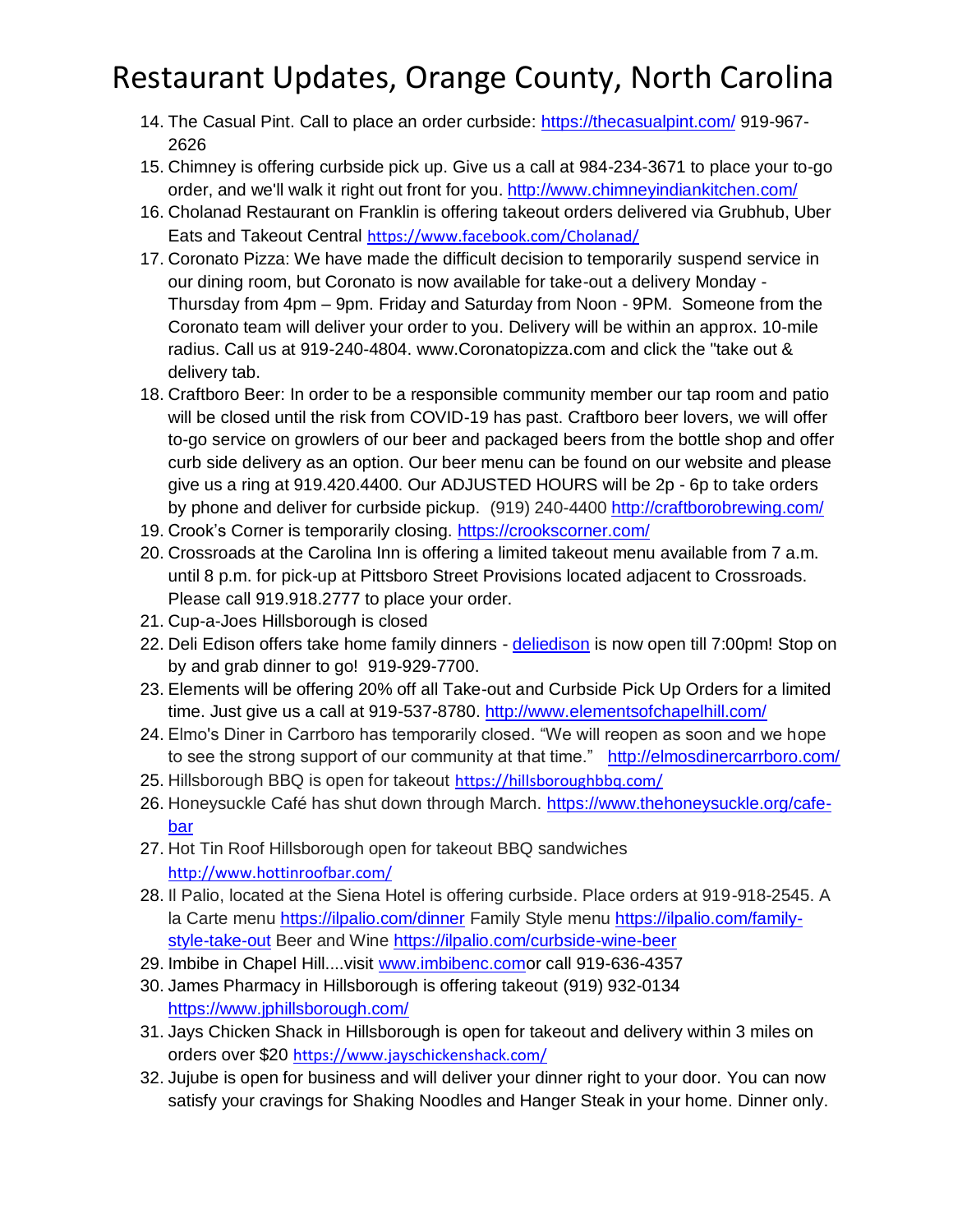- 33. La Residence offers curbside pick up from our bar and dinner menus Inside/heated patio dining space tables curtained off or 5 ft apart and we are seating at 50% capacity. [www.laresidencedining.com](http://www.laresidencedining.com/?fbclid=IwAR0HDu4277nok96mHgTaVhRKnhF0FEX74zkk2qeJIQWg405FWgVmn-vPfUk) 30 min avg order wait time. 919-967-2506
- 34. Lantern has temporarily suspended service. <http://lanternrestaurant.com/>
- 35. Lotsa Pizza. We will remain open but in a slightly different way. Carry-Out only effective today 3/16. Please stay posted to our social media as things may change. [\(919\) 391-](tel:19193914100) [4100](tel:19193914100) <https://lotsa.com/menu/>
- 36. Los Altos Mexican in Hillsborough has online ordering and takeout <https://www.losaltosmexicanrestaurant.com/>
- 37. [Lucha Tigre!](https://www.facebook.com/LuchaTigre/?hc_location=ufi) Just call when you pull up and we will bring it out [http://www.luchatigre.com](https://l.facebook.com/l.php?u=http%3A%2F%2Fwww.luchatigre.com%2F%3Ffbclid%3DIwAR1ri0WZ_F2p9OJrnrKzXzvL06AqfP9d4Vp7sARYF-dWfMElC4GRuHxyzF8&h=AT3fZzTkv2T0NNq7RAEeg4lTAxODUNrxYSHCbhmcDCwIJJuISCInL3vxozWrAzq7LtinAhD9GE0T-3hyfjSxgAsGYT5xJfth8xVd7xRJtv88RiZND00Rkl-Pi1lmksSRdt_R) (919) 904-7326
- 38. [Lula's](https://www.facebook.com/lulaschnc/?hc_location=ufi) will be offering curbside pick-up and family-style dinner options (fried chicken dinners!) when we re-open March 21. We do encourage everyone to pay by phone or bring their own pen for signing credit card slips.
- 39. Maple View Farms is currently open Noon-9pm and we have a designated person who wipes down all counters, tables, doors knobs, bathrooms every 45 minutes. Our servers are all wearing gloves and we hand out spoons now to avoid contact with people taking them. We also have someone who comes and deep cleans in the mornings and works on the porches. Our employees and customers are the most important people to us. We are trying very hard."<http://mapleviewfarm.com/>
- 40. Margarets Cantina Partnering with Takeout Central 919-942-7678 plus curbside pickup 919-942-4745, plus gift cards.<http://margaretscantina.com/>
- 41. Matthews Chocolates, Hillsborough open for curbside order pickup and delivery is available. Call for details 919-730-0900
- 42. Mercato: The restaurant has a modified takeout program allowing curbside service so that you can still enjoy delicious food, delivered to your car in one of their curbside parking spots. Check-out the takeout tab from the homepage of the website. Open, Tuesday and Thursday, 5pm to 9pm and Friday and Saturday 11 am to 9pm and Sunday Noon to 9pm.<https://pizzeriamercatonc.com/>
- 43. *Might as Well* added some Vegan options and brought back some old favorites. Full menu till 2am 7 days a week and we even deliver! Order online at [www.mightaswellbarandgrill.com](http://www.mightaswellbarandgrill.com/?fbclid=IwAR2OIDn1xAQt7bCobFu1l4T56kxutVEH_Fv8GlQ1nxcjx6YYgYcC21SFWdw) @ Might as Well Chapel Hill
- 44. Oakleaf restaurant Carrboro offers takeout and in-home catering for your convenience. They will also make curbside pick-up available. Daily menus will be posted by 11am each day. Call 984-234-0054. And you can call us in the morning to place your order for dinner if you'd like.<https://oakleafnc.com/>
- 45. Open Eye Café: Fortunately both retail locations have a good amount of space to remain social/spatial distanced (although Café Driade does require dry weather). We are considering next steps of limiting hours, transferring to take-out only, and including curbside pickup, to stay operational and safe, and allow our employees gainful employment security. Info & updates will be shared on our social media channels and website, as well as onsite. [https://shopcarrborocoffee.com/](https://urldefense.proofpoint.com/v2/url?u=https-3A__shopcarrborocoffee.com_&d=DwMFaQ&c=JRU6Crajf79kKcplUJFHFfpcQ9GkS9xWLut8YRTooJY&r=OMh2XwgJGSgOJ-Qji8Ir9_Qmlj465KA6semq5RyR5W8&m=b0dJ40JwWD3sQYlAc1V87nCD1-V3z1_ITOc3Q9Hy29c&s=w6bQsZTvdICw-OSlaI9ttJmQT8rSGNS8OIxL3b4mpy0&e=) .
- 46. Panciuto: We've decided to close Panciuto through March 31. Offering curbside takeout upon reopening. As we suspend operations, we will sadly not be making food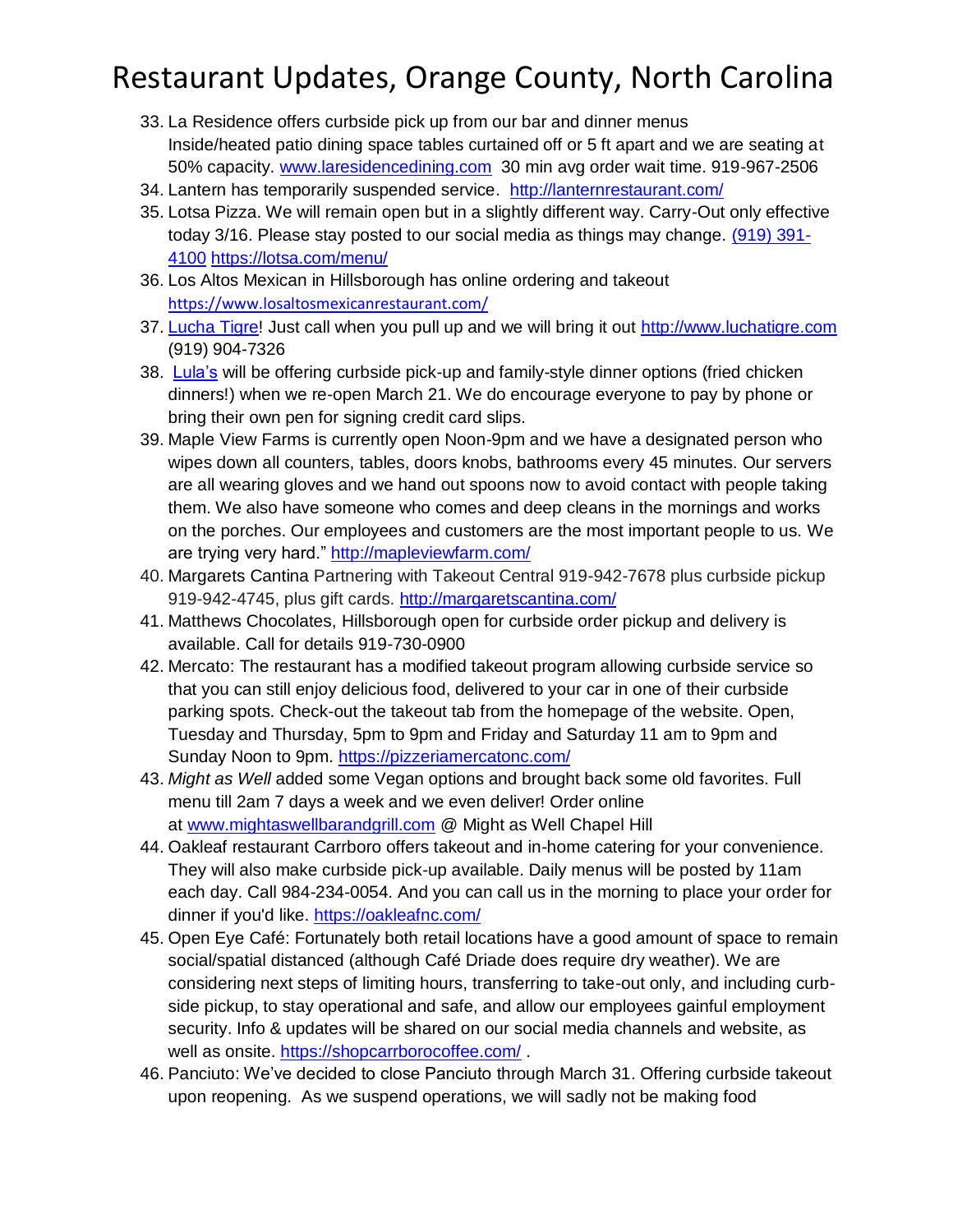purchases from our friends and neighbors. One way to support your favorite restaurants, including Panciuto, is to consider purchasing a gift certificate. It serves as a cash injection during this challenging time when there is little to no revenue coming in. (919-732-6261).<http://www.panciuto.com/>

- 47. Perennial Café Chapel Hill: Perennial is a place of community, connection, and service. While we wish we could continue to foster this in a time of crisis, it is untenable for our business. We are not equipped to offer take out or road side pick- up. We will be temporarily shutting our doors due to covid-19. Stay tuned for updates on when we can happily reopen and rejoice in the company of others. Stay healthy and let's flatten this curve.
- 48. Radius Pizzeria & Pub Hillsborough in offering curbside service and delivery is available (919) 245-0601<https://radiuspizzeria.net/>
- 49. Root Cellar Chapel Hill and Flyleaf Books is offering curbside pickup food and books, delivered to your car. 919-967-3663<https://rootcellarchapelhill.com/>
- 50. Rumi Persian Café located in the Blue Dogwood Public Market 306 W. Franklin St. Suite G (a few doors behind the new Chimney Indian Kitchen on Franklin) is offering family style prepared meals, online ordering and curbside pickup <https://www.rumipersiancafe.com/> 919-742-0044
- 51. Saratoga Grill, Hillsborough is open for takeout <http://www.saratogagrill.com/>
- 52. Siena Hotel's Il Palio restaurant now offering curbside pick-up of famous Italian dishes, located off Estes Road, easy access. (919) 918-2545 <https://ilpalio.com/>
- 53. Sup Dogs will be closed for 2 weeks starting Monday. Really tough business decision, but I don't think its right for us to continue to jam huge crowds into our business, every single day.
- 54. Spotted Dog in Carrboro. (919) 933-1117. Call ahead and pick-up curbside in the loading zone or in front of the parked cars along Weaver St. Omnivore, GF, vegan, and vegetarian options, and some of the nicest people you'll ever meet in ownership and management.<https://thespotteddogrestaurant.com/>
- 55. Steve's Garden Market in Hillsborough is open for takeout <https://www.stevesgardenmarket.com/deli/>
- 56. Tandem Carrboro is offering CURBSIDE pickup. Call ahead for your order for lunch or dinner, pay over the phone and we will run it out to you on your arrival. Call 9192407937 full lunch and dinner menu are available to go. http://www.tandemcarrboro.com/
- 57. Thai Station Carrboro is offering Curbside pick-up for our royal customers. (984) 234- 3230 to place order ToGo and pay over the phone, our friendly staff will run it out to your car when your order is ready.<https://www.thaistationnc.com/>
- 58. Top of the Hill Restaurant and Brewery has closed temporarily gift cards are available [on-line](https://www.thetopofthehill.com/shop/gift-certificate)
- 59. Vecino Brewing is offering curbside pickup 919-537-9591<https://vecinobrewing.com/>
- 60. Venable Restaurant: Customers can pay for takeout orders over the phone, we can deliver to your car if you prefer. (919) 904-7160<https://venablebistro.com/>
- 61. Vimala's Curryblossom Café: We are moving forward with curbside pick-up/take only and we're continuing to do so with strict attention to health and safety standards. We are only serving meals in single use containers. Please don't hesitate to call. 919-929-3833.